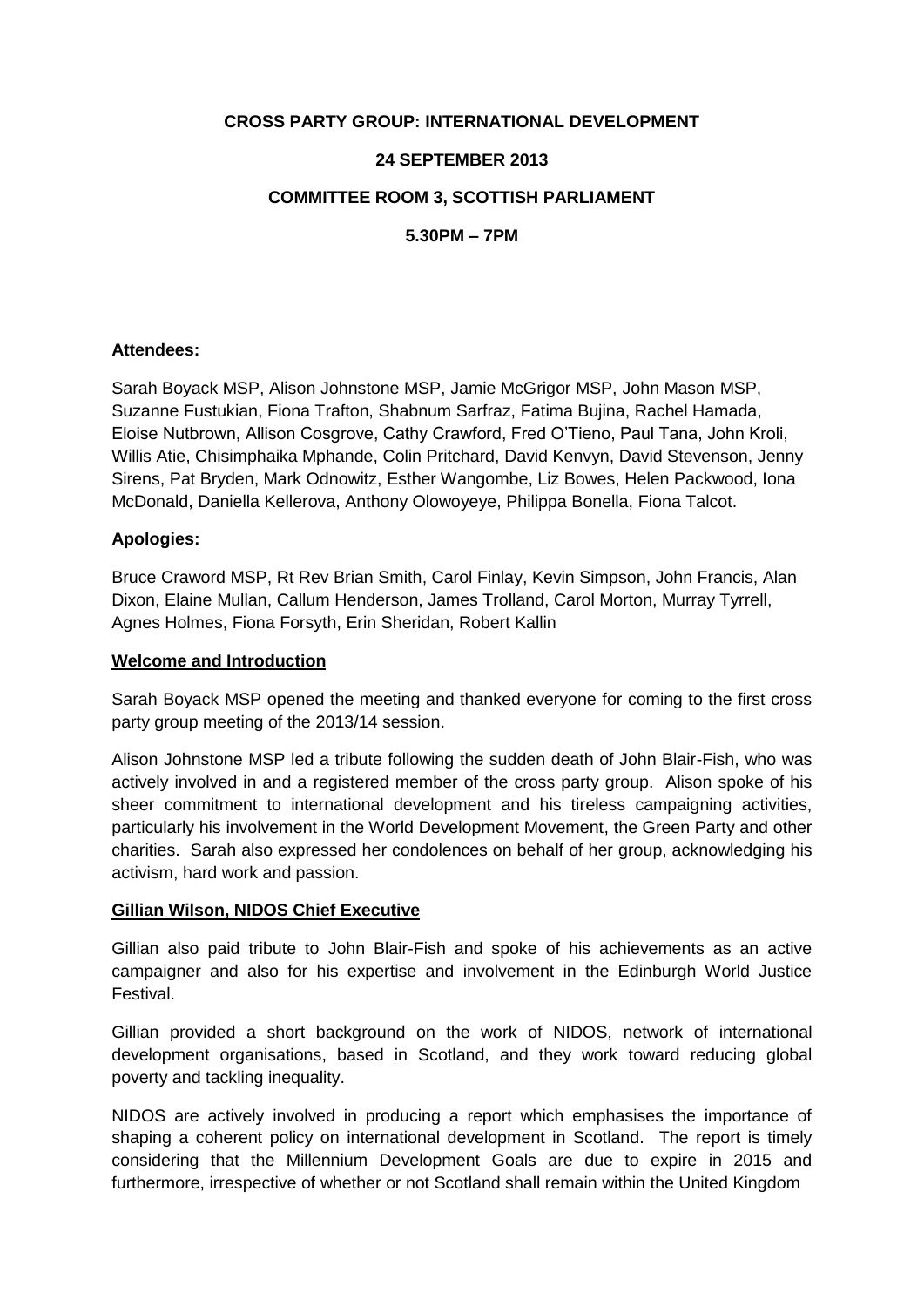following the 2014 referendum, it outlines the importance of Scotland's commitment to tackling global poverty as a priority policy area.

Gillian's presentation outlined the importance of a policy approach being shaped on key values and principles; including equality, coherence, social justice and empowerment.

To view a copy of the presentation in full, please visit - [http://www.sarahboyack.com/wp](http://www.sarahboyack.com/wp-content/uploads/2013/09/Scotlands-place-in-a-just-world-presentation-23sep13.ppt)[content/uploads/2013/09/Scotlands-place-in-a-just-world-presentation-23sep13.ppt](http://www.sarahboyack.com/wp-content/uploads/2013/09/Scotlands-place-in-a-just-world-presentation-23sep13.ppt)

# **Question and Answer**

A number of questions and comments were made following the presentation to the group. Please note: it is not the intention of the Minutes to be recorded verbatim and only presented as a summary of the discussion.

- Philippa Bonella of SCIAF underlined the importance of policy coherence and the Millennium Development Goals;
- Colin Pritchard made the point that climate change may be low down on the list of priorities for some development countries, with emphasis on education and gender being viewed as more important by some administrations;
- One participant from Malawi stated that there is a lack of understanding by some on how climate changes affects communities and this is one reason why it is not given the importance that it should;
- The point was raised that the message of climate change needs to be communicated simply and that goals need to be 'real' and 'realistic';
- It was also mentioned that there are sometimes instances of political motivation within speeches, such as denying climate change;
- There was consensus from the group that climate change should be viewed as both environmental, developmental and within the realms of sustainability;
- The issue of how goals and how their progress should be monitored should be central to the drafting up stage in the post 2015 development framework era;
- Eloise Nutbrown stated that it is important we also reflect on Scotland's strengths and we should share our experiences with partners abroad.

## **AOCB**

Sarah Boyack closed the meeting and suggested that NIDOS raise the issue in the run up to the European elections as EU decisions set much of the framework for European contributions to the next set of MDGs. Sarah thanked Gillian for a thought provoking and timely discussion.

No amendments were suggested for the Minutes of the last meeting (19 June 2013).